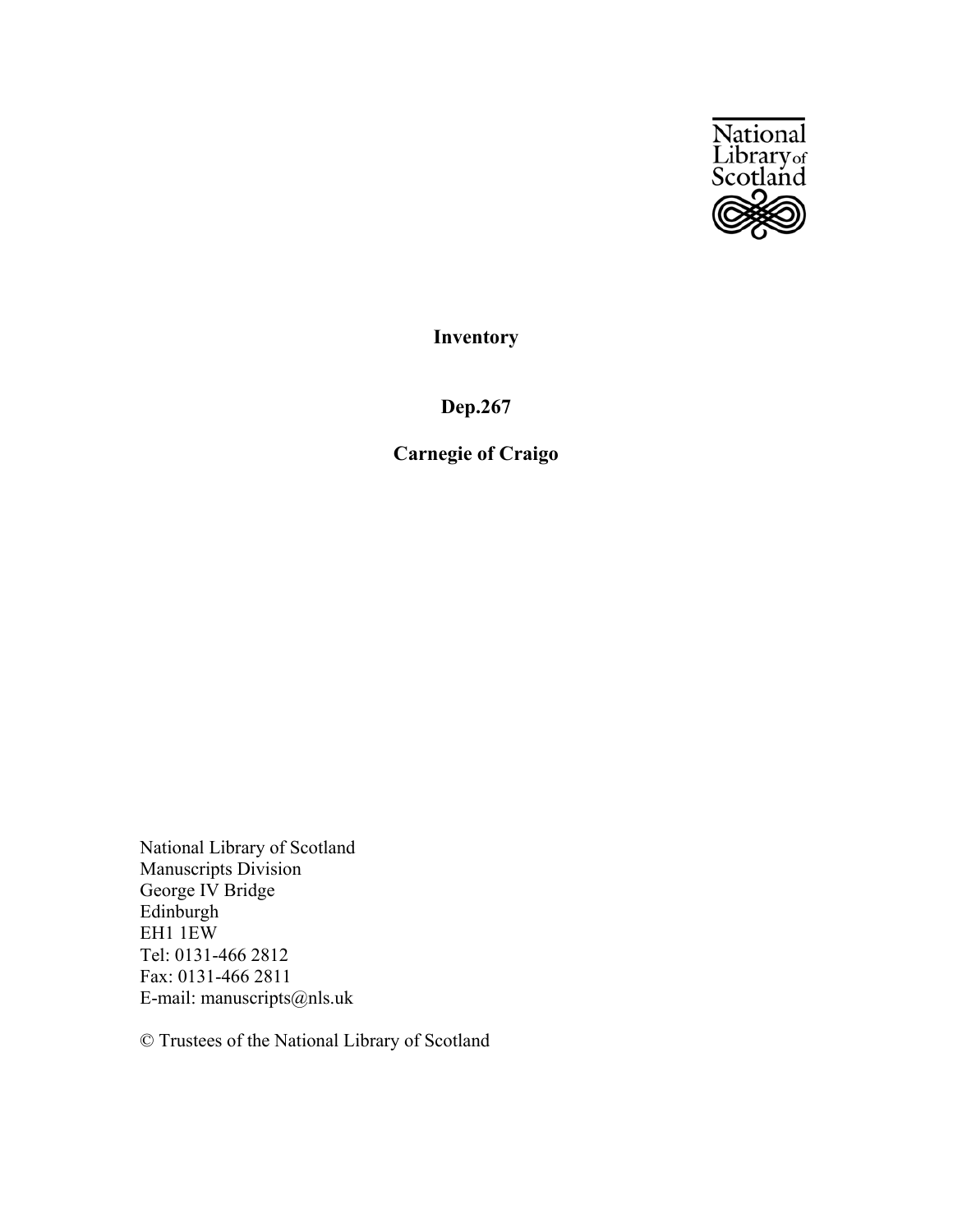Carnegie of Craigo papers.

This collection relates mainly to the estate of Craigo with the associated lands of Dysart, Logie, and Ardoch which lie on the south bank of the North Esk near Montrose. The title deeds go back to the late fifteenth century, and in addition to the usual progression from that period, include an interesting series of deeds relating to the Temple lands of Ardoch, and another relating to property in the burgh of Montrose, one deed from which is a papal bull hitherto known only from a copy. There is also a series of deeds relating to the lands of Faichfield and Cocklaw in Aberdeenshire from 1740. Estate papers include a good run of rentals and accounts, virtually complete from 1705 to 1780 (81-9), and a small group of estate workers' account, 1770-81 (84).

There is comparatively little correspondence, but there are two small collections of letters and other papers, one of George Dempster of Dunnichen, a minor figure of the Scottish Englightenment (93), and the other of George Arbuthnot, Auditor of the Exchequer in Scotland, who managed the finances of the  $2n^d$  Earl of Stair during his embassy to France, 1715-20 (92).

The Nicolson papers (105-23), which came to the Carnegie family through the marriage of Elizabeth, daughter of James Carnegie of Craigo, to Sir James Nicolson, 7<sup>th</sup> Bart., of Lasswade, include a run of title deeds for lands in St Leonards and the Pleasance in Edinburgh, but their main interest lies in the small section relating to the building of a house in Nicolson Street in 1766 (122). This includes a minutely detailed specification, as well as plans, accounts, and correspondence.

The collection contains, in addition to what is mentioned above, material relating to the families of Arbuthnot and Caterline, Gardyne of Lawton, Dempster in Montrose, Barclay of Johnstoun, and others.

The general arrangement is as follows:

- 1-5. Deeds relating to the lands of Craigo.
	- 1. 1514, 1518, 1541.
	- 2. 1552, 1554-5, 1562, 1579.
	- 3. 1588-9, 1594-5, 1607-9.
	- 4. 1615, 1620, 1630, 1632, 1637.
	- 5. 1640, 1665, 1676, 1700-72.
- 6-7. Deeds relating to the ninth part of Craigo, called Scrymgeour's Land.
	- 6. 1523, 1559, 1581, 1618-9, 1627, 1632.
	- 7. 1640, 1665-6, 1678.
- 8. Deeds relating to Hill of Craigo, 1589-90, 1610, 1680, 1704, 1715, 1793.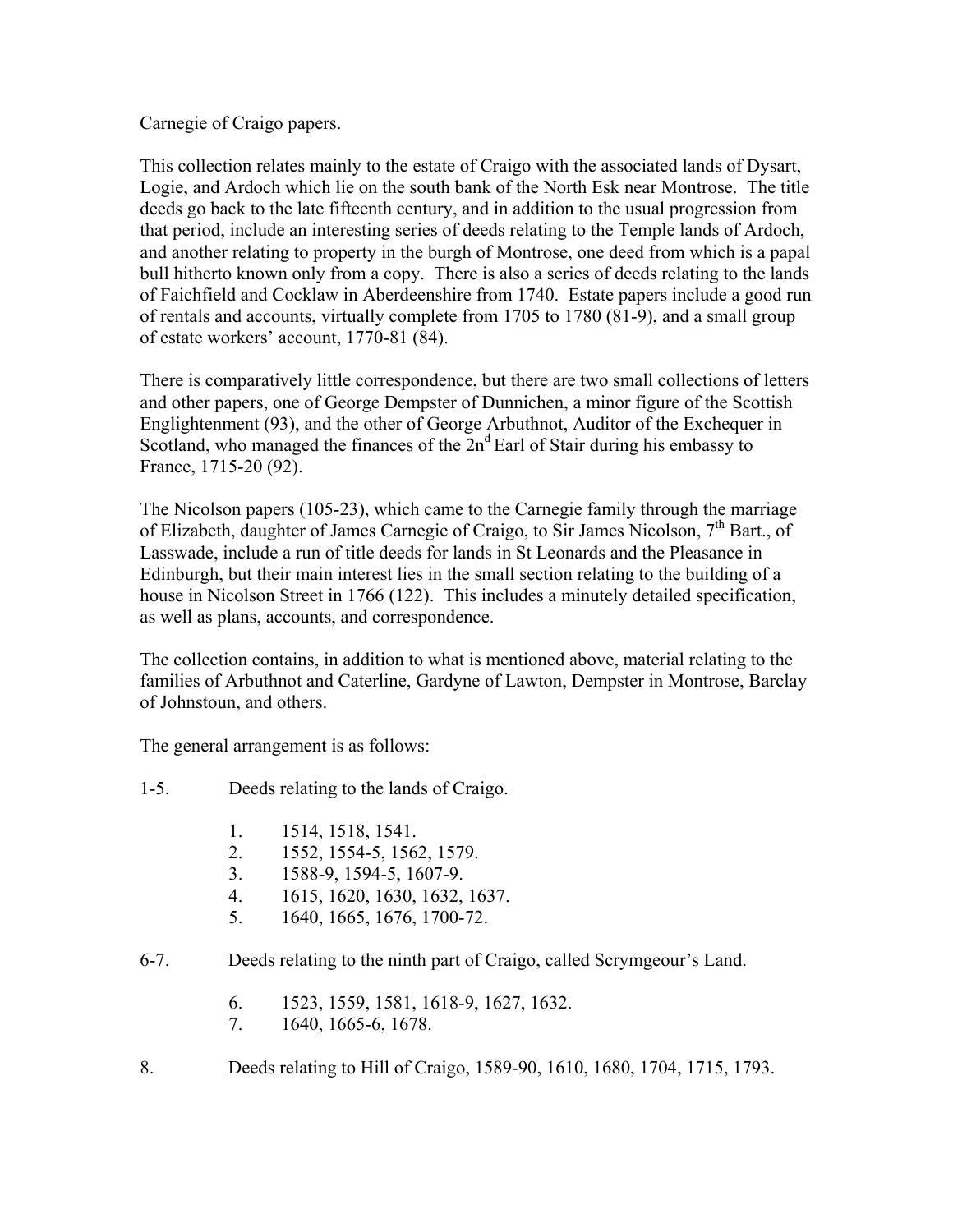- 9. Deeds relating to Baldwoie, Charltoun, and Craigo, 1672-3, 1676.
- 10. Deeds relating to Hadderwick and Craigo, 1659, 1742.
- 11-14. Deeds relating to the Temple lands of Ardoch.
	- 11. 1498, ?1506, 1521-3, 1525, 1529.
	- 12. 1540-41, 1550, 1554, 1563-4, 1566, 1582. The deed of 1566 has the signature of James Sandilands, Lord Torphichen.
	- 13. 1591-3.
	- 14. 1619, 1621, 1626-7, 1632, 1643, 1664-5.
- 15-17. Deeds relating to the lands or Ardoch.
	- 15. 1523, 1559, 1581, 1586, 1591.
	- 16. 1626, 1636. The deed of 1626 has a fine royal seal of Charles I.
	- 17. 1666, 1671, 1673, 1675, 1681, 1703.
- 18-19. Deeds relating to the lands of Glenton or Muirton of Montrose.
	- 18. 1542, 1566, 1588, 1593.
	- 19. 1624, 1628, 1630, 1703, 1705, 1714, 1745.
- 20-24. Deeds relating to the lands of Logie Montrose.
	- 20. 1554, 1557, 1585-6, 1605, 1609. The deed of 1554 has a fine personal seal of John Hamilton, Archbishop of St Andrews.
	- 21. 1624, 1626, 1629-30.
	- 22. 1694.
	- 23. 1704.
	- 24. 1704, 1713-14, 1741, 1775, 1781, 1821.
- 25-28. Deeds relating to lands within the burgh of Montrose.
	- 25. 1490, 1506, 1518, 1593, 1611, 1613, 1615. The deed of 1518 is a bull of Pope Leo X for the foundation of St Mary's Church, Montrose. It is the original of a document hitherto known only in a copy (Adv.MS.35.5.9.B, f.51v), which was granted on the special plea of John Stewart, Duke of Albany and regent of Scotland (whose sister-inlaw was the Pope's niece by marriage).
	- 26. 1622, 1630, 1662, 1666, 1674, 1676-7, 1679.
	- 27. 1685-6, 1692, 1694, 1698, 1703, 1705, 1714.
	- 28. 1721, 1729, 1736, 1739, 1745, 1753, 1770, 1778, 1786, 1788.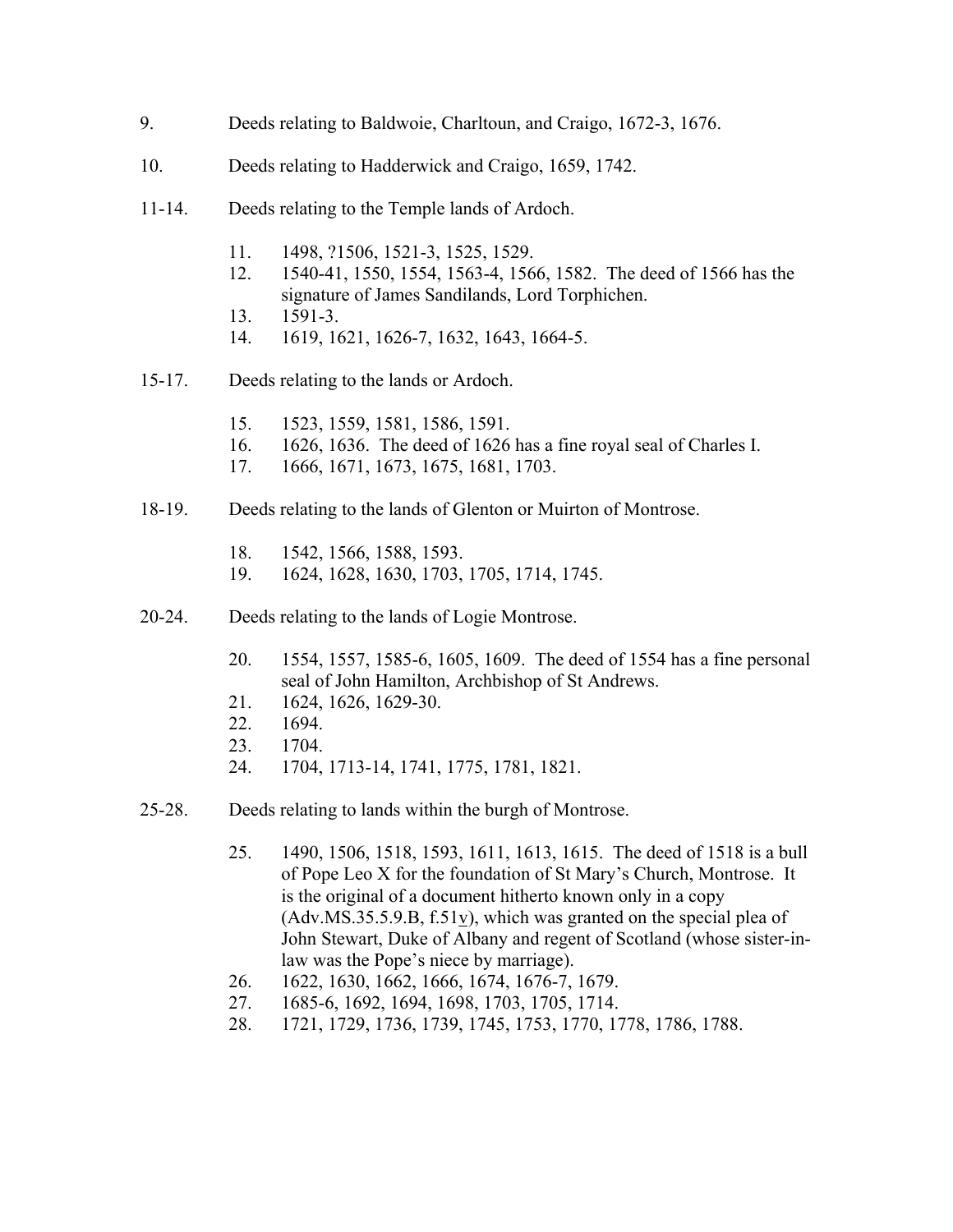- 29-34. Deeds relating to the lands of Dysart.
	- 29. 1526, 1528, 1532, 1553-4, 1573, 1576, 1607. The deed of 1573 has a large portion of the seal of James VI.
	- 30. 1631, 1641, 1658-9, 1666, 1674-6.
	- 31. 1679, 1681-2, 1698-9.
	- 32. 1700, 1703-4, 1707, 1715, 1732, 1735, 1739-40.
	- 33. 1744, 1747, 1769, 1785, 1788, 1794-5, 1801.
	- 34. 1821, 1827, 1829, 1843, 1848, 1851, 1858, 1882, 1891, 1912-13.
- 35. Deeds relating to the lands of Balwyllo, 1672-3, 1682, 1684-5, 1745.
- 36-38. Deeds relating to the lands of Pitforthie and Newton of Stracathro.
	- 36. 1657-8, 1666, 1669, 1691, 1693.
	- 37. 1723, 1731-3, 1735-6, 1745-7, 1760, 1766-7, 1781-2, 1784-5, 1788.
	- 38. 1791, 1801, 1804, 1812, 1824, 1827, 1858, 1894-5.
- 39. Deeds relating to the lands of Caterline, 1729, 1835-6, 1839, 1740, 1744-5.
- 40. Deeds relating to the lands of Newmanswells, 1704-5, 1713, 1770.
- 41. Deeds relating to the lands of Dominical lands of Dun, 1672-3, 1682.
- 42. Deeds relating to the lands of Ballindean and Balledgarno in fife, 1769, 1772.
- 43. Deeds relating to the lands of Johnstoun, 1705, 1735, 1737.
- 44. Deeds relating to the lands of Hawkhillock, 1857-8, 1883-5, 1903, 1908.
- 45. Deeds relating to the lands of Cockston, 1765.
- 46. Deeds relating to miscellaneous properties: Fifth part of a tenement in Linlithgow, 1542; Manse of Farnell, 1634; Lands of Dunkenny, Forfar, 1651; East port of the lands of Gilchorne, Idvie, 1701; lands of Kinalty, Kirriemuir, 1707.
- 47-48. Deeds relating to the lands of Faichfield and Cocklaw.
	- 47. 1629 (copy), 1740, 1742-3, 1751, 1754-5, 1759, 1772, 1774-5. 48. 1785, 1812, 1825, 1845, 1850-51, 1903, 1919.
- 49-50. Wills.
	- 49. 1656, 1659, 1663, 1669, 1696, 1700, 1704, 1721, 1729.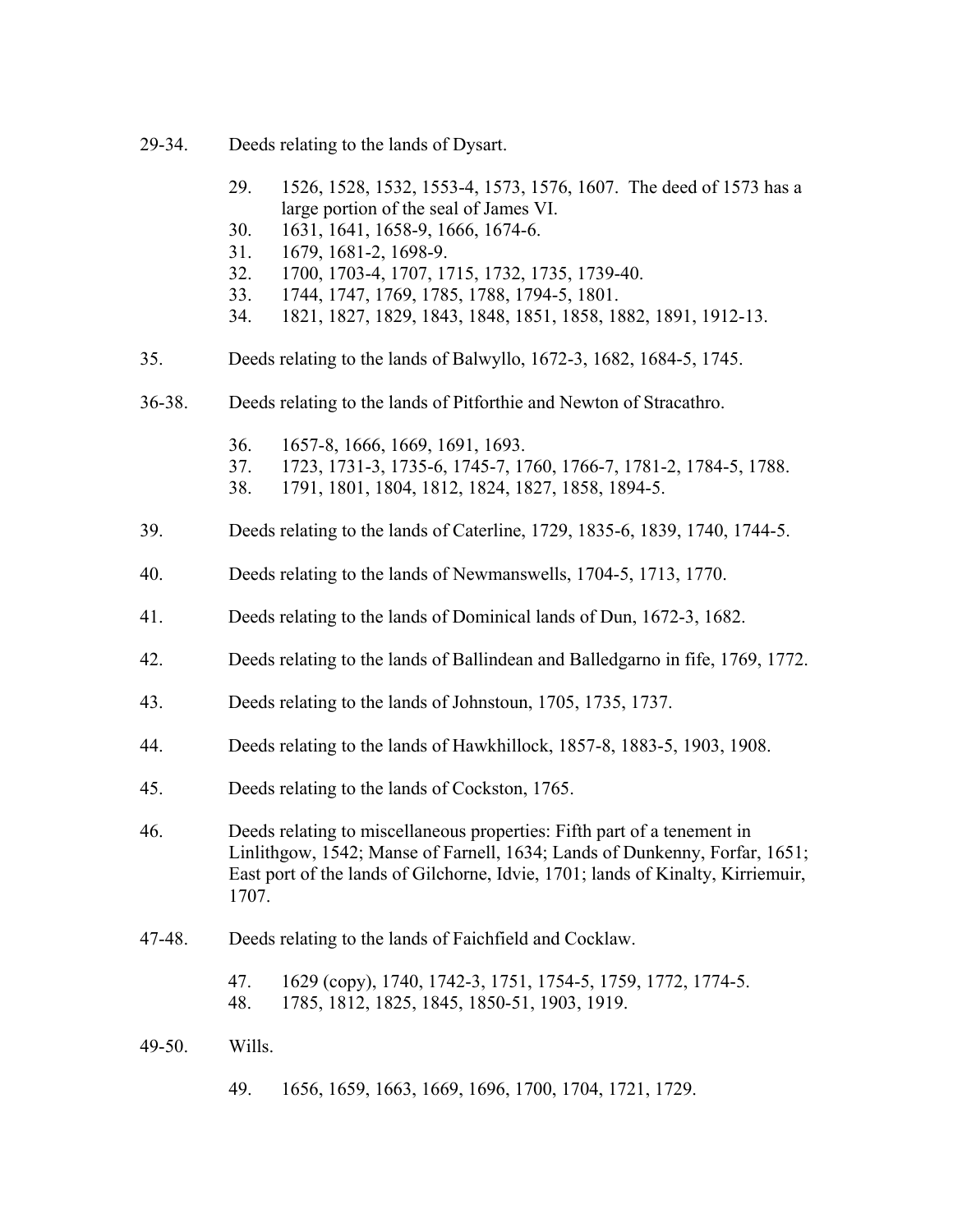50. 1730, 1735, 1745, 1747, 1750, 1754, 1759, 1761, 1811, 1823, 1846.

## 51-3. Marriage Contracts.

- 51. 1631, 1647, 1667-8, 1673.
- 52. 1700.
- 53. 1705, 1707, 1713, 1722-3, 1733, 1735, 1738, 1744, 1803.
- 54. General retours, 1642, 1673, 1694, 1703, 1710, 1762, 1791.
- 55. Factories, curatories, etc, 1622, 1665, 1669, 1672, 1698, 1702, 1704, 1713, 1717, 1719, 1724, 1730, 1737, 1742, 1767, 1772, 1781.
- 56. Appointments, gifts, admissions etc, 1603, 1624, (both of two chaplainies in the Maisondieu at Brechin), 1635 (commission signed by Charles I to the dean and Chapter of Brechin authorising them to elect a bishop), 1663 (Licence to James Carnegie to preach, signed by the Bishop of Brechin, and ministers in the diocese), 1677, 1680-81, 1706, 1786.
- 57. Burgess tickets, 1665 (Perth), 1729, 1737, 1771, 1806, 1818 (all Montrose).
- 58-61. Bonds.
	- 58. 1538, 1569, 1589, 1592, 1603, 1613, 1618-94.
	- 59. 1700-32.
	- 60. 1733-47.
	- 61. 1756-1919.
- 62-9. Judicial Papers.
	- 62. Papers in the case of James Mitchell, merchant in Montrose, against the heirs of Robert Anderson in Boat of Craigo, 1788-92. Papers in the case of Margaret Scott, heiress of Patrick Scott of Rossie against Davie Carnegie of Craigo, 1816-18.
	- 63. 1588-1666.
	- 64. 1667.
	- 65. 1670-94.
	- 66. 1695-1728.
	- 67. 1731-1822.
	- 68. 1824-5.
	- 69. 1828-95.
- 70-71. Tacks.
	- 70. Craigo, 1630-1732.
	- 71. Faichfield, 1881-1919.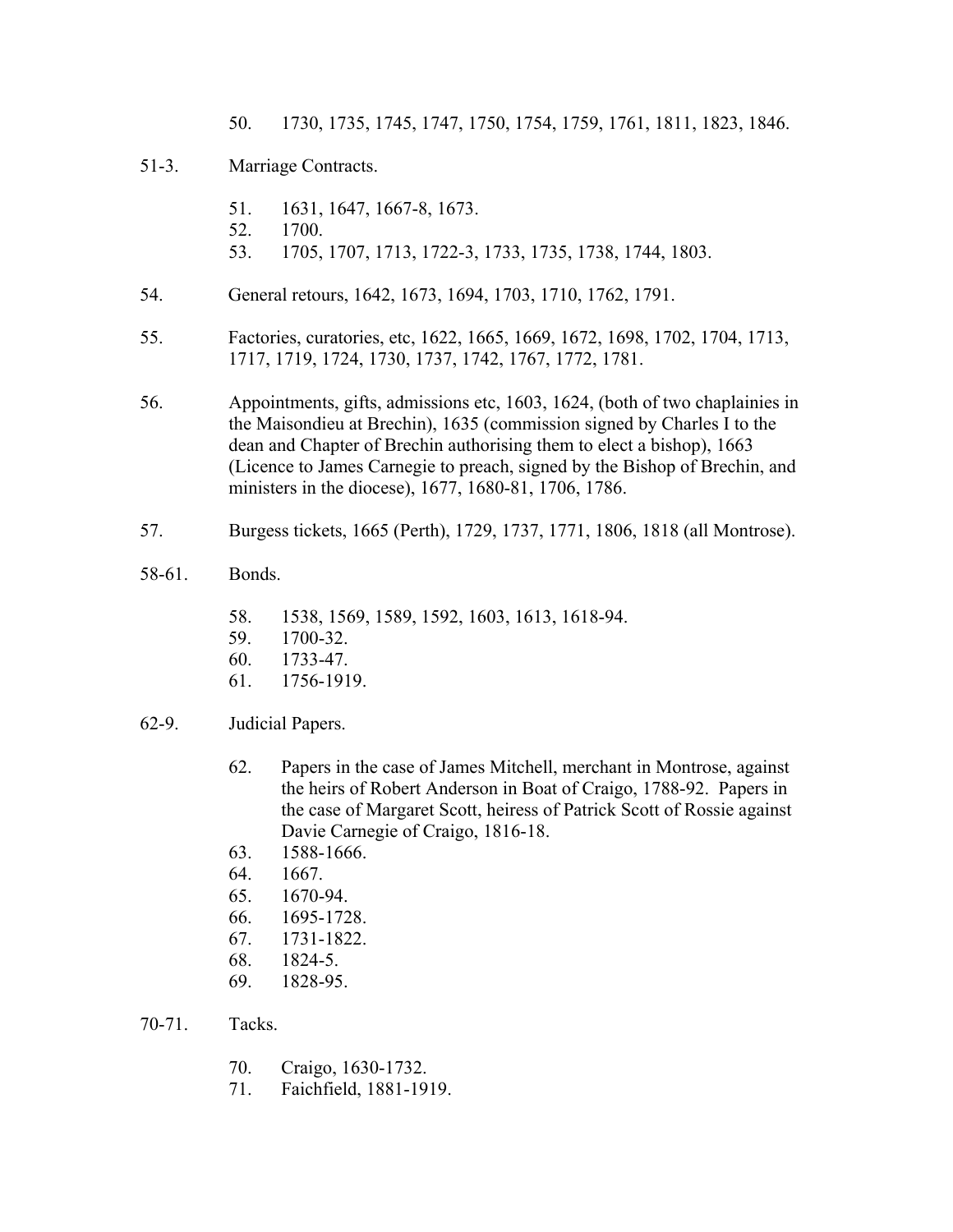- 72-3. Plans, including miscellaneous architectural drawings.
	- 72. Forfarshire estates, 1781-1893.
	- 73. Faichfield and Cocklaw, 1793-1919.
- 74-5. Rentals, including valuations, measures, apportionments of stipend etc.
	- 74. Forfarshire estates, 1666-1892.
	- 75. Faichfield and Cocklaw, 1804-1923.
- 76-9. Inventories of writs.
	- 76. Forfarshire estates, 1626-1858.
	- 77. Faichfield and Cocklaw, 1792-1923.
	- 78. Ballindean, 1759-69.
	- 79. 'Craigo, Balwyllo, Clenskenno, Dysart, Pitforthie, and Faichfield', 1908.
- 80. Inventories of plenishing (including roup rolls), mostly for Forfarshire including one for Craigo house itself, 1704-1835.
- 81-9. Accounts etc.
	- 81. Craigo estate ledger and rental book, 1705-51.
	- 82. Craigo estate ledger and rental book, 1753-63. This volume was originally the cash book and letter book of Alexander Dempster, merchant in Montrose, 1700-13, including notes on the birth of his family etc. It came to the Carnegies, along with the lands of Dysart, through his daughter and heiress Margaret.
	- 83. Forfarshire estate accounts, 1704, 1728, 1731, 1736-60, 1762, 1772- 80, 1782, 1785, 1814.
	- 84. Estate worksheets, recording work done and payments made to labourers mostly for special projects such as draining, and building a lead for Craigo Hill, 1762, 1770-81, 1809. Craigo flax mill accounts, 1772-5.
	- 85. Wood accounts, 1762, 1807-10. Cess receipts for the Deanery of Brechin, 1634-40, 1667-8. Receipt book for public burdens (mostly ministers' stipends), 1705-18, 1726-48, 1754-61.
	- 86. Edinburgh lawyers' accounts, 1726, 1739, 1758-87, 1810, 1841.
	- 87. Small estate receipts, 1568-1700.
	- 88. Small estate receipts, 1701-60.
	- 89. Small estate receipts, 1763-1917.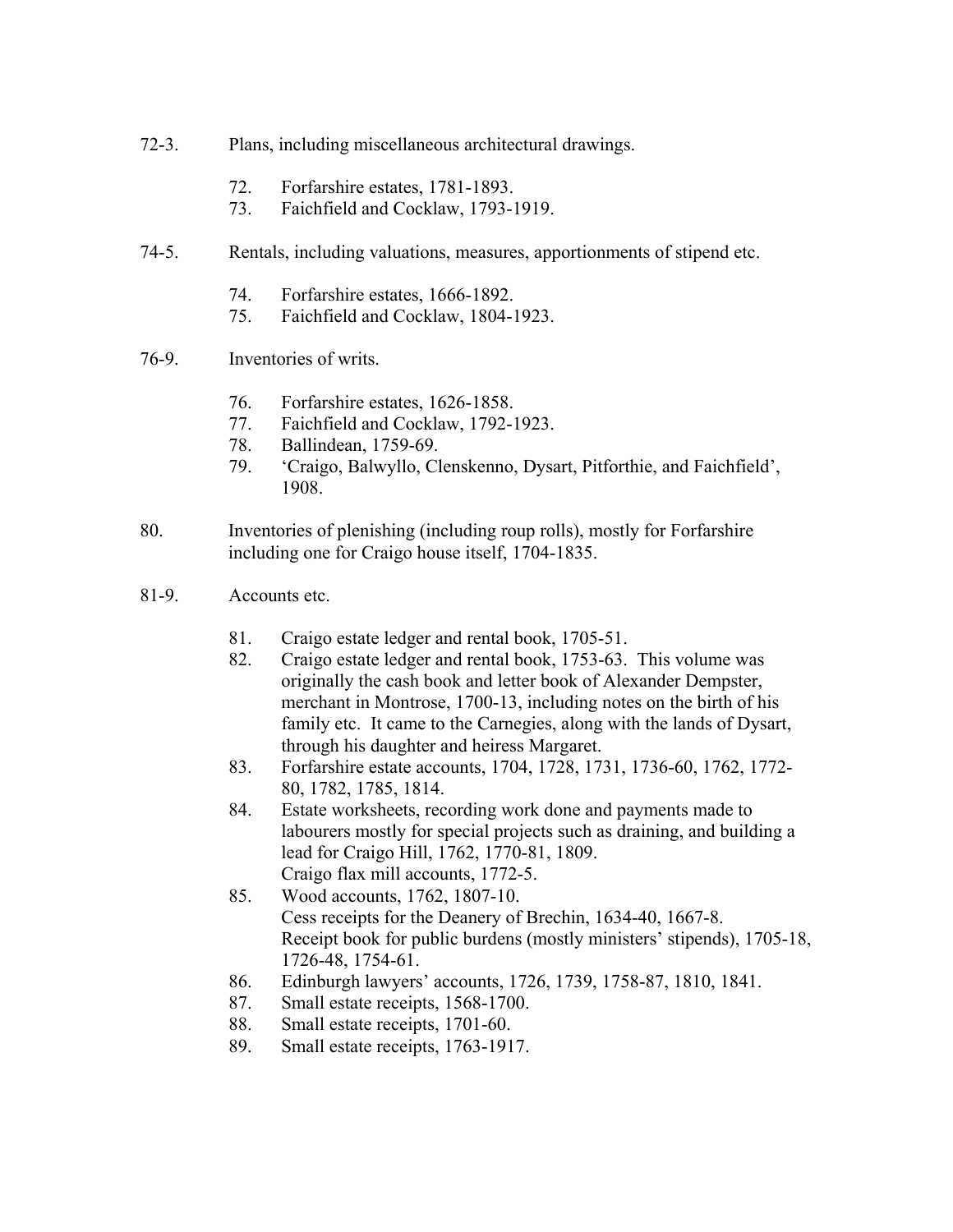- 90-96. Estate and general correspondence.
	- 90. 1663-4, 1679-80, 1699, 1708-99.
	- 91. 1804-48.
	- 92. Correspondence and papers of Robert Arbuthnot, 1719-27. Arbuthnot was Auditor of the Exchequer in Scotland and financial agent for the  $2<sup>nd</sup>$  Earl of Stair during his embassy to France, 1715-20. Writers include Stair himself, and Sir John Clerk, 2nd Bart., of Penicuik. Miscellaneous papers relating to Excise, Customs, and Unexpired Teinds in Scotland, 1683-1730, probably belonging to Arbuthnot.
	- 93. Correspondence of and concerning George Dempster of Dunnichen, 1766, 1773, 1785-6. Letters of James Carnegie WS to his brother David, of Craigo, on estate business, 1818-9, 1821-3.
	- 94. Faichfield estate correspondence, 1864, 1870-72, 1874, 1876-7, 1893, 1900, 1906, 1913, 1918-9.
	- 95. Faichfield estate correspondence, 1920.
	- 96. Faichfield estate correspondence, 1921-4, 1937.
- 97. Miscellaneous legal papers and estate memoranda, 1587, 1718-1920, the 1587 document is a list of heads of a contract of excambion between parts of Craigo.
- 98. Papers relating to Forfarshire roads and railways, 1809-93.
- 99. Papers relating to Forfarshire Prison Board, 1836-45.
- 100. Papers relating to fishings, 1761-1842. Subscription list for Assembly Hall in Montrose, 1818. Leaflet for Eastern Forfarshire Farming Association Spring Show, 1832.
- 101. Recipes, ca.1800.
- 102. London bills of David Erskine, 1<sup>st</sup> Earl of Buchan, 1724-31.
- 103. Miscellaneous material, ca.1660-1850, including a notebook of James Carnegie, minister of Barry, 1666; notebook concerning the Act of Union, 1707; notes on tanning of hides, 1711; printed goods list of William Mercer, merchant in Edinburgh, ca.1780; pedigree of Hay of Montquitter, 1850.
- 104. Hans van Schille, Manière de bien bastir ... Chasteaux, fortresses ...., ca.1580, bound in with a contemporary MS 'Tractatus de munimentis bellicis'.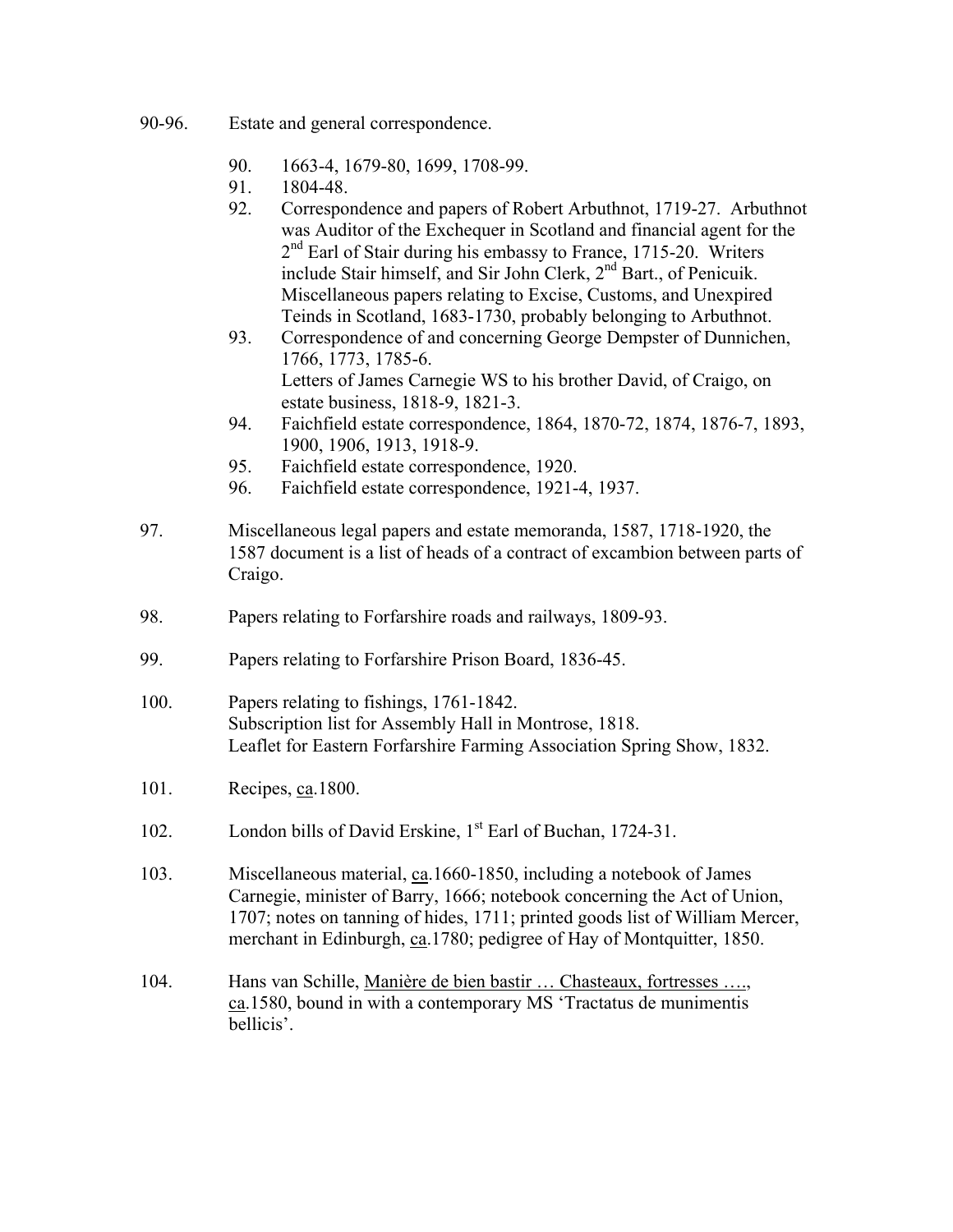Papers relating to the family of Nicolson of Lasswade, and to the Nicolson property on the south side of Edinburgh.

| $105 - 6.$ | Deeds relating to the lands of St Leonards.                                                                                                                                                                                                                                                                                                                                                                                                   |
|------------|-----------------------------------------------------------------------------------------------------------------------------------------------------------------------------------------------------------------------------------------------------------------------------------------------------------------------------------------------------------------------------------------------------------------------------------------------|
|            | 1625, 1643, 1651, 1653-5, 1657, 1660, 1691.<br>105.<br>1702-4, 1709, 1714-16, 1718, 1720, 1723-4.<br>106.                                                                                                                                                                                                                                                                                                                                     |
| 107.       | Deeds relating to the lands of Bristo, 1653, 1712-13.                                                                                                                                                                                                                                                                                                                                                                                         |
| 108.       | Deeds relating to the lands of Gilmerton, 1653, 1655 (being a grant by<br>Cromwell to James Campbell WS of the barony of Cumnock along with<br>Gilmerton and much else), 1659-60.                                                                                                                                                                                                                                                             |
| 109.       | Deeds relating lands in and around Edinburgh: Lands of Brunchoillis in<br>Prestongrange 1602; House on the north side of the Canongate, 1604; Land<br>between Dalry and Gorie, 1716.                                                                                                                                                                                                                                                          |
| 110.       | Deeds relating to the lands of Balmounth in Fife, 1699, 1704.                                                                                                                                                                                                                                                                                                                                                                                 |
| 111.       | Deeds relating to a salt pan at Prestonpans, 1573, and to land at Grangepans,<br>1705, 1710.                                                                                                                                                                                                                                                                                                                                                  |
| 112.       | Tacks etc, relating to building sites in the New Town of Edinburgh,<br>particularly Nicolson Street, 1762-3, 1787.                                                                                                                                                                                                                                                                                                                            |
| 113.       | Tacks, 1714, 1722-3, 1725-6, 1732-3, n.d.                                                                                                                                                                                                                                                                                                                                                                                                     |
| 114-6.     | Judicial papers.                                                                                                                                                                                                                                                                                                                                                                                                                              |
|            | Harie Osburne WS against Crichton of Lugton and St Leonards, 1638,<br>114.<br>$1653 - 5.$<br>Nicolson against James Steedman, skipper in Grangepans, 1709, 1721-<br>4.<br>Nicolson against Scott of Malleny, 1715, 1734-5.<br>George Catto, gardener in Backraw, against Nicolson for sums of<br>money in connection with a sale by Catto to Nicolson of some yards in<br>Backraw, 1727-30, 1755-9.<br>1665-1726.<br>115.<br>1727-73.<br>116. |
| 117.       | Bonds, 1628-1729.                                                                                                                                                                                                                                                                                                                                                                                                                             |

- 118. Rentals etc, including lists of debts and decreets of ranking, 1683-1789.
- 119. Formal estate and lawyers' accounts, 1722-35, 1765-79.